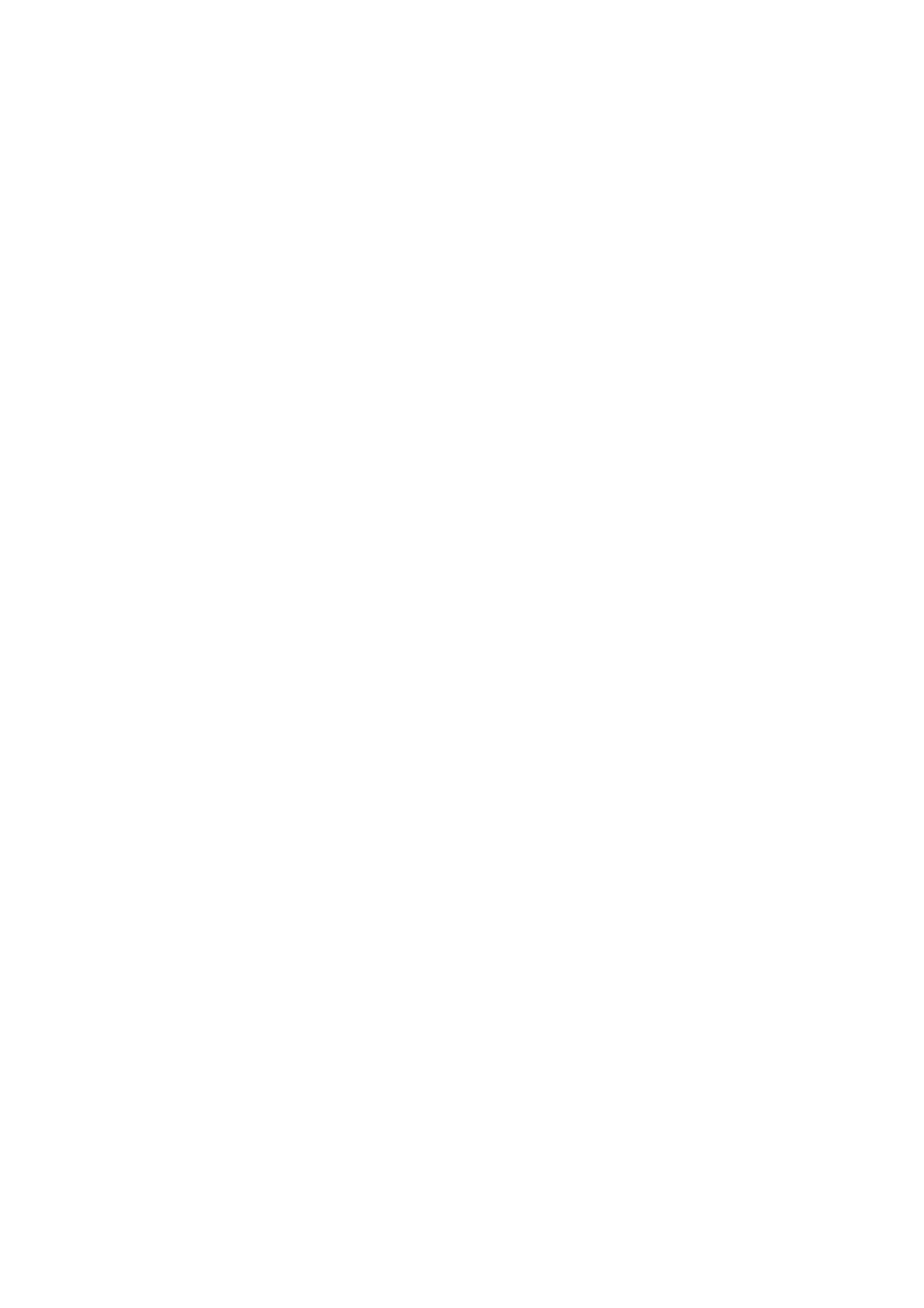Introduced by Ms P J Goward, MP First print



New South Wales

# **Children and Young Persons (Care and Protection) Amendment (Homelessness Reporting Age) Bill 2010**

## **Contents**

|   |                                                                                  | Page |
|---|----------------------------------------------------------------------------------|------|
|   | Name of Act                                                                      |      |
| 2 | Commencement                                                                     |      |
|   | Amendment of Children and Young Persons (Care and<br>Protection) Act 1998 No 157 |      |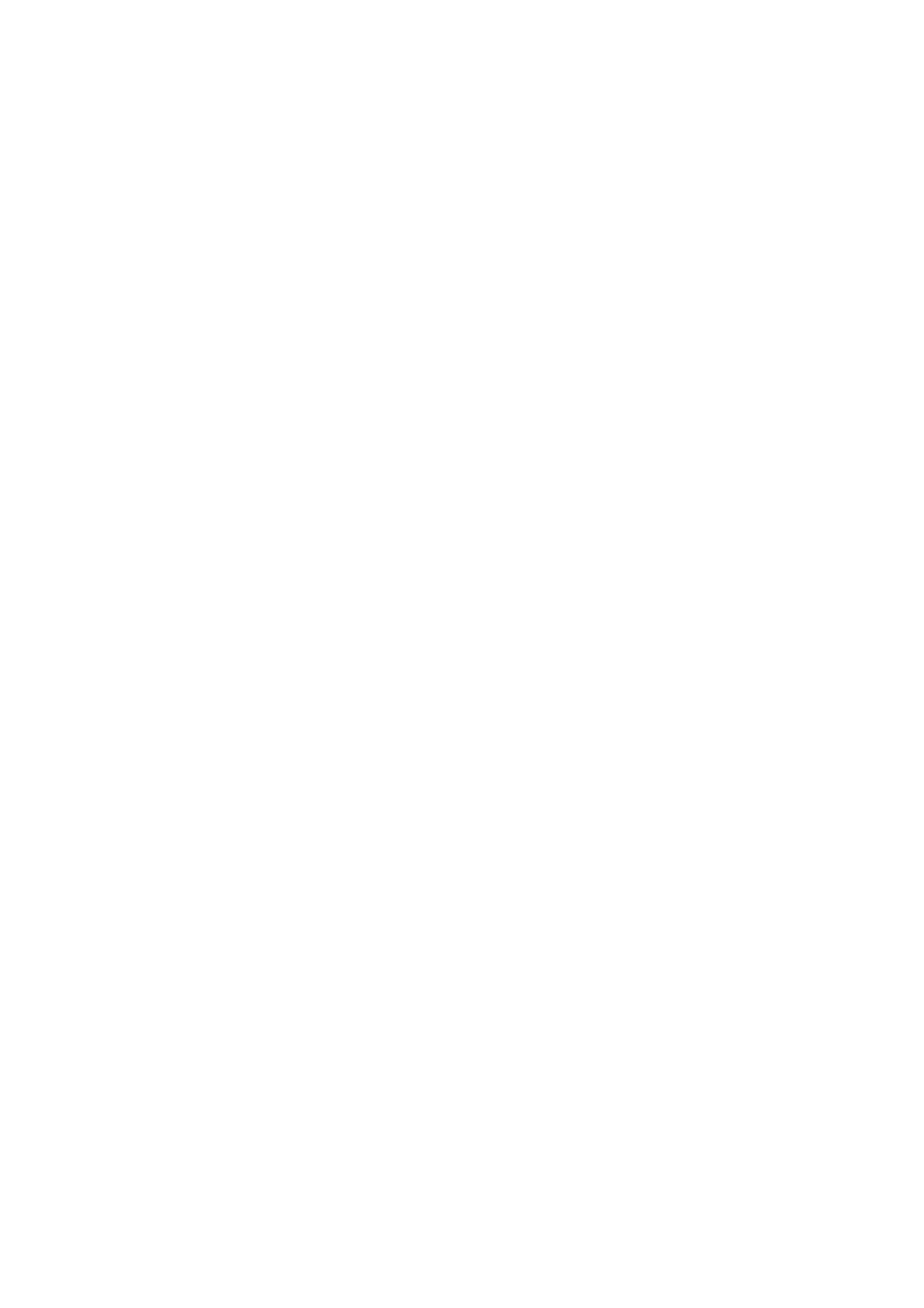

New South Wales

# **Children and Young Persons (Care and Protection) Amendment (Homelessness Reporting Age) Bill 2010**

No , 2010

#### **A Bill for**

An Act to amend the *Children and Young Persons (Care and Protection) Act 1998* to require action to be taken in relation to reports on the homelessness of young persons who are under the age of 17 years.